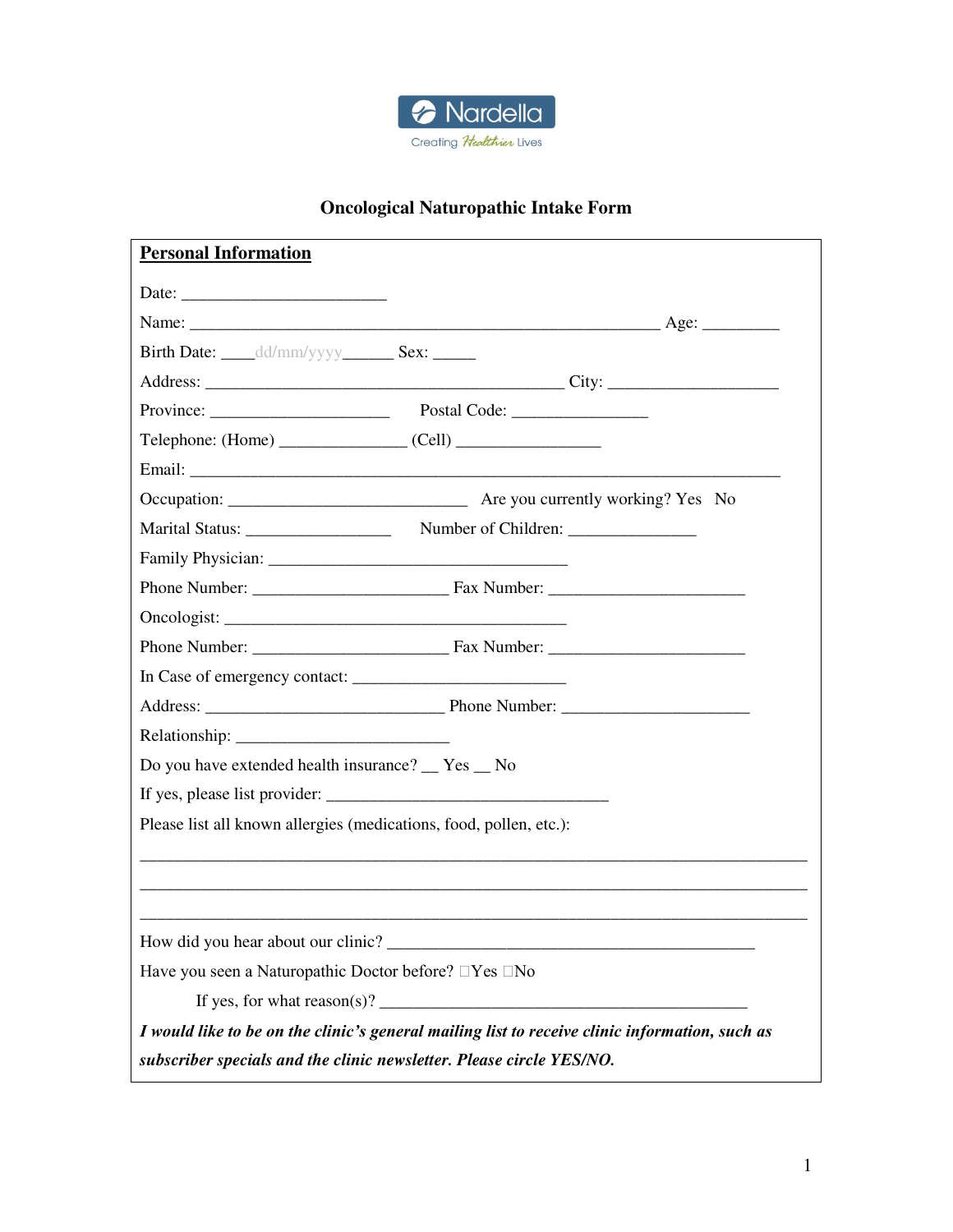

| <b>Current Health History</b>                                                                 |
|-----------------------------------------------------------------------------------------------|
| Height: ____________ Weight: __________ Weight one year ago: _____________                    |
| <b>Cancer Diagnosis</b>                                                                       |
|                                                                                               |
| Grade:                                                                                        |
| Other pathology information (margins/lymph nodes):                                            |
| When were you diagnosed?                                                                      |
| What stage were you at the time of diagnosis?                                                 |
| Is this initial diagnosis or recurrence?<br>Are there sights of metastasis?<br>The so, where? |
|                                                                                               |
| <b>Hospital Information</b>                                                                   |
| What hospital are you receiving treatment from?<br>Who is on your oncology team?              |
| What type of treatment are you receiving and what is the schedule?                            |
|                                                                                               |
| Have you received surgery? Yes No Type of Surgery: _____________________________              |
| What was the final outcome of the surgery (boarders removed, lymph nodes, etc.)               |
| How did you recover from surgery (including side effects)?                                    |
| Do you have any remaining side effects of the surgery?                                        |

\_\_\_\_\_\_\_\_\_\_\_\_\_\_\_\_\_\_\_\_\_\_\_\_\_\_\_\_\_\_\_\_\_\_\_\_\_\_\_\_\_\_\_\_\_\_\_\_\_\_\_\_\_\_\_\_\_\_\_\_\_\_\_\_\_\_\_\_\_\_\_\_\_\_\_\_\_\_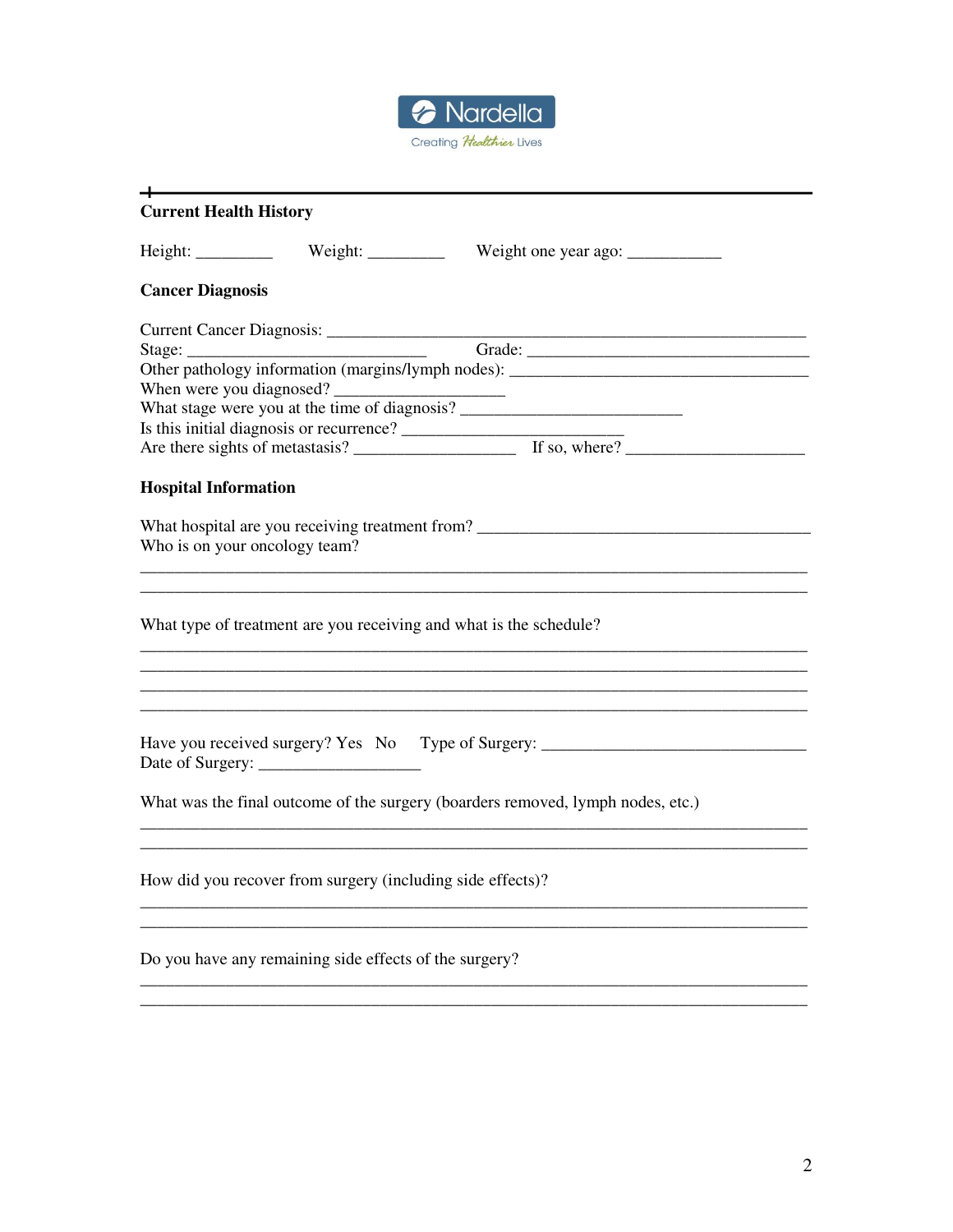

## **Chemotherapy**

Have you received chemotherapy? Yes No

If yes, which chemotherapeutic agents are currently being used and what dates were they started? \_\_\_\_\_\_\_\_\_\_\_\_\_\_\_\_\_\_\_\_\_\_\_\_\_\_\_\_\_\_\_\_\_\_\_\_\_\_\_\_\_\_\_\_\_\_\_\_\_\_\_\_\_\_\_\_\_\_\_\_\_\_\_\_\_\_\_\_\_\_\_\_\_\_\_\_\_\_

Which chemotherapeutics have been used in the past? When were they started and when were they discontinued?

\_\_\_\_\_\_\_\_\_\_\_\_\_\_\_\_\_\_\_\_\_\_\_\_\_\_\_\_\_\_\_\_\_\_\_\_\_\_\_\_\_\_\_\_\_\_\_\_\_\_\_\_\_\_\_\_\_\_\_\_\_\_\_\_\_\_\_\_\_\_\_\_\_\_\_\_\_\_ \_\_\_\_\_\_\_\_\_\_\_\_\_\_\_\_\_\_\_\_\_\_\_\_\_\_\_\_\_\_\_\_\_\_\_\_\_\_\_\_\_\_\_\_\_\_\_\_\_\_\_\_\_\_\_\_\_\_\_\_\_\_\_\_\_\_\_\_\_\_\_\_\_\_\_\_\_\_ \_\_\_\_\_\_\_\_\_\_\_\_\_\_\_\_\_\_\_\_\_\_\_\_\_\_\_\_\_\_\_\_\_\_\_\_\_\_\_\_\_\_\_\_\_\_\_\_\_\_\_\_\_\_\_\_\_\_\_\_\_\_\_\_\_\_\_\_\_\_\_\_\_\_\_\_\_\_

\_\_\_\_\_\_\_\_\_\_\_\_\_\_\_\_\_\_\_\_\_\_\_\_\_\_\_\_\_\_\_\_\_\_\_\_\_\_\_\_\_\_\_\_\_\_\_\_\_\_\_\_\_\_\_\_\_\_\_\_\_\_\_\_\_\_\_\_\_\_\_\_\_\_\_\_\_\_

\_\_\_\_\_\_\_\_\_\_\_\_\_\_\_\_\_\_\_\_\_\_\_\_\_\_\_\_\_\_\_\_\_\_\_\_\_\_\_\_\_\_\_\_\_\_\_\_\_\_\_\_\_\_\_\_\_\_\_\_\_\_\_\_\_\_\_\_\_\_\_\_\_\_\_\_\_\_

\_\_\_\_\_\_\_\_\_\_\_\_\_\_\_\_\_\_\_\_\_\_\_\_\_\_\_\_\_\_\_\_\_\_\_\_\_\_\_\_\_\_\_\_\_\_\_\_\_\_\_\_\_\_\_\_\_\_\_\_\_\_\_\_\_\_\_\_\_\_\_\_\_\_\_\_\_\_ \_\_\_\_\_\_\_\_\_\_\_\_\_\_\_\_\_\_\_\_\_\_\_\_\_\_\_\_\_\_\_\_\_\_\_\_\_\_\_\_\_\_\_\_\_\_\_\_\_\_\_\_\_\_\_\_\_\_\_\_\_\_\_\_\_\_\_\_\_\_\_\_\_\_\_\_\_\_ \_\_\_\_\_\_\_\_\_\_\_\_\_\_\_\_\_\_\_\_\_\_\_\_\_\_\_\_\_\_\_\_\_\_\_\_\_\_\_\_\_\_\_\_\_\_\_\_\_\_\_\_\_\_\_\_\_\_\_\_\_\_\_\_\_\_\_\_\_\_\_\_\_\_\_\_\_\_

Why were chemotherapeutics discontinued in the past?

What is your current chemotherapeutic schedule (include amount of cycles)?

How well did you tolerate chemotherapy and what side effects did you experience?

#### **Radiation**

| How well is/was the radiation tolerated?                                                                                                                                                                                             |
|--------------------------------------------------------------------------------------------------------------------------------------------------------------------------------------------------------------------------------------|
|                                                                                                                                                                                                                                      |
| Any unresolved symptoms?<br><u> and</u> the contract of the contract of the contract of the contract of the contract of the contract of the contract of the contract of the contract of the contract of the contract of the contract |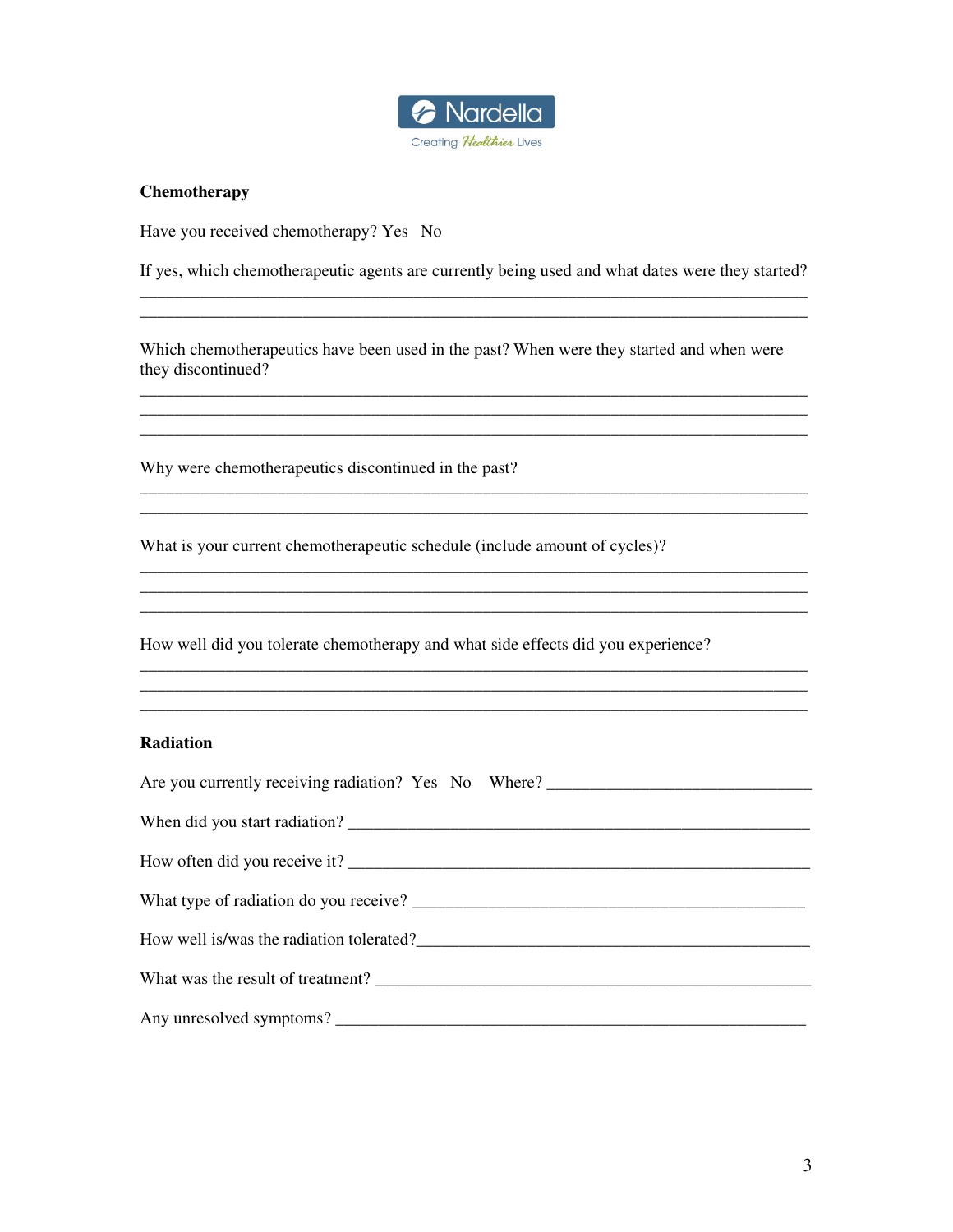

## **Other Oncology Treatments**

Are you receiving hormone therapy? Yes No If yes, what type? \_\_\_\_\_\_\_\_\_\_\_\_\_\_\_\_\_\_\_\_\_\_\_\_\_\_\_\_\_\_\_\_\_\_\_\_\_\_\_\_\_\_\_\_\_\_\_\_\_\_\_\_\_\_\_\_\_\_\_\_\_\_\_

Are you receiving targeted therapy? Yes No

If yes, what type? \_\_\_\_\_\_\_\_\_\_\_\_\_\_\_\_\_\_\_\_\_\_\_\_\_\_\_\_\_\_\_\_\_\_\_\_\_\_\_\_\_\_\_\_\_\_\_\_\_\_\_\_\_\_\_\_\_\_\_\_\_\_\_

Are you receiving other cancer treatments? If so, what type?

Are you seeing or have you seen other alternative health care providers for your cancer treatment? Yes No If yes, who and what treatments? Were they effective?

\_\_\_\_\_\_\_\_\_\_\_\_\_\_\_\_\_\_\_\_\_\_\_\_\_\_\_\_\_\_\_\_\_\_\_\_\_\_\_\_\_\_\_\_\_\_\_\_\_\_\_\_\_\_\_\_\_\_\_\_\_\_\_\_\_\_\_\_\_\_\_\_\_\_\_\_\_\_ \_\_\_\_\_\_\_\_\_\_\_\_\_\_\_\_\_\_\_\_\_\_\_\_\_\_\_\_\_\_\_\_\_\_\_\_\_\_\_\_\_\_\_\_\_\_\_\_\_\_\_\_\_\_\_\_\_\_\_\_\_\_\_\_\_\_\_\_\_\_\_\_\_\_\_\_\_\_ \_\_\_\_\_\_\_\_\_\_\_\_\_\_\_\_\_\_\_\_\_\_\_\_\_\_\_\_\_\_\_\_\_\_\_\_\_\_\_\_\_\_\_\_\_\_\_\_\_\_\_\_\_\_\_\_\_\_\_\_\_\_\_\_\_\_\_\_\_\_\_\_\_\_\_\_\_\_

\_\_\_\_\_\_\_\_\_\_\_\_\_\_\_\_\_\_\_\_\_\_\_\_\_\_\_\_\_\_\_\_\_\_\_\_\_\_\_\_\_\_\_\_\_\_\_\_\_\_\_\_\_\_\_\_\_\_\_\_\_\_\_\_\_\_\_\_\_\_\_\_\_\_\_\_\_\_ \_\_\_\_\_\_\_\_\_\_\_\_\_\_\_\_\_\_\_\_\_\_\_\_\_\_\_\_\_\_\_\_\_\_\_\_\_\_\_\_\_\_\_\_\_\_\_\_\_\_\_\_\_\_\_\_\_\_\_\_\_\_\_\_\_\_\_\_\_\_\_\_\_\_\_\_\_\_

\_\_\_\_\_\_\_\_\_\_\_\_\_\_\_\_\_\_\_\_\_\_\_\_\_\_\_\_\_\_\_\_\_\_\_\_\_\_\_\_\_\_\_\_\_\_\_\_\_\_\_\_\_\_\_\_\_\_\_\_\_\_\_\_\_\_\_\_\_\_\_\_\_\_\_\_\_\_ \_\_\_\_\_\_\_\_\_\_\_\_\_\_\_\_\_\_\_\_\_\_\_\_\_\_\_\_\_\_\_\_\_\_\_\_\_\_\_\_\_\_\_\_\_\_\_\_\_\_\_\_\_\_\_\_\_\_\_\_\_\_\_\_\_\_\_\_\_\_\_\_\_\_\_\_\_\_

#### **Other Health Concerns**

Please list any additional current diagnoses you have been given (if any) and when:

| Do your health concerns interfere with any of the following?<br>__Work ______Sleep __________Daily Routine _________Other     |
|-------------------------------------------------------------------------------------------------------------------------------|
|                                                                                                                               |
| Are you currently seeing anyone for psychological support?                                                                    |
| When was your last physical exam?                                                                                             |
| When did you last have blood work done?                                                                                       |
| Please indicate how often you go for dental visits:<br>__ Every 6 Months __ Yearly __ Toothache or Emergency __ Wear Dentures |
| What other therapies are you currently using? (Chiropractic, Physiotherapy, Acupuncture, etc.)                                |

\_\_\_\_\_\_\_\_\_\_\_\_\_\_\_\_\_\_\_\_\_\_\_\_\_\_\_\_\_\_\_\_\_\_\_\_\_\_\_\_\_\_\_\_\_\_\_\_\_\_\_\_\_\_\_\_\_\_\_\_\_\_\_\_\_\_\_\_\_\_\_\_\_\_\_\_\_\_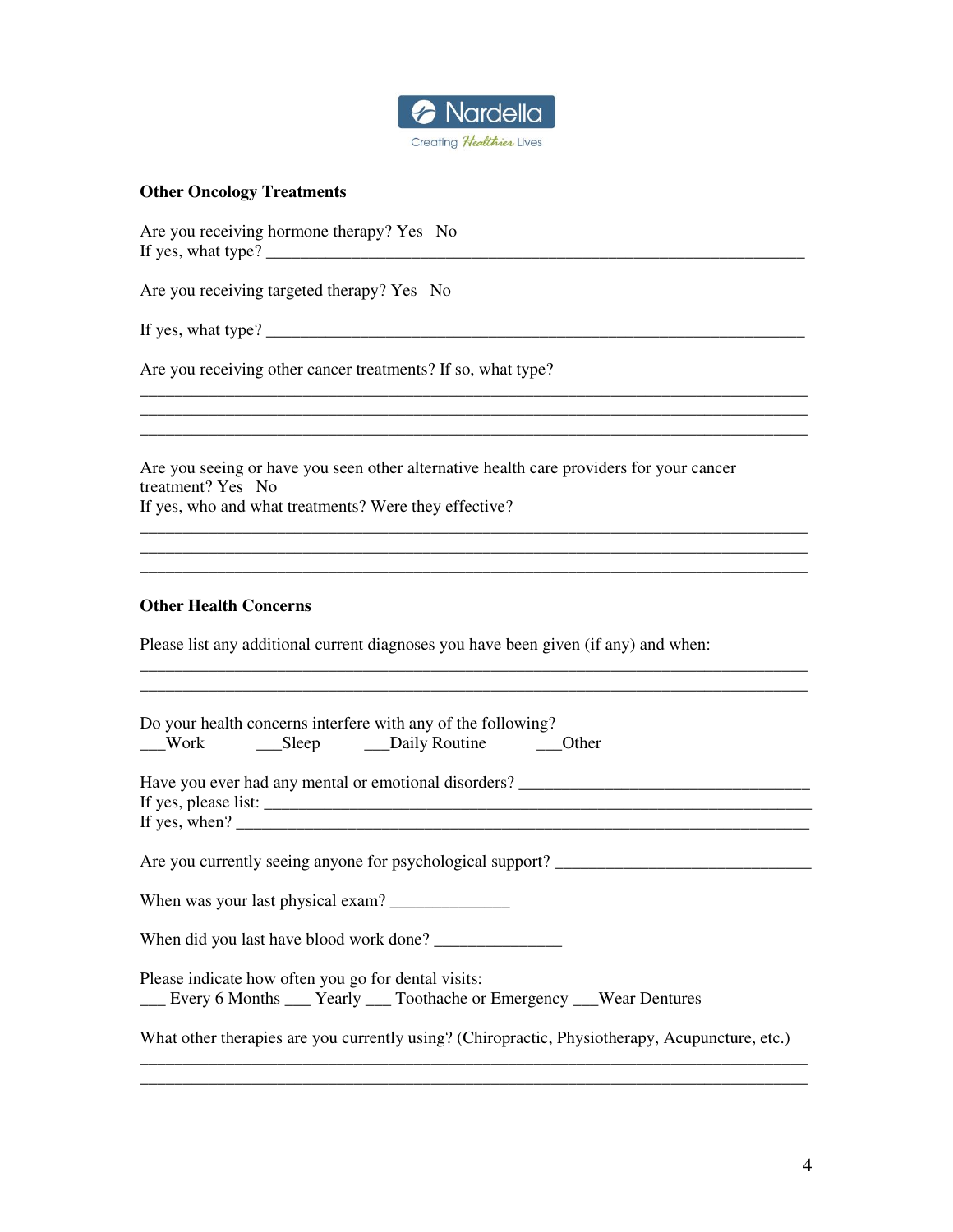

\_\_\_\_\_\_\_\_\_\_\_\_\_\_\_\_\_\_\_\_\_\_\_\_\_\_\_\_\_\_\_\_\_\_\_\_\_\_\_\_\_\_\_\_\_\_\_\_\_\_\_\_\_\_\_\_\_\_\_\_\_\_\_\_\_\_\_\_\_\_\_\_\_\_\_\_\_\_ \_\_\_\_\_\_\_\_\_\_\_\_\_\_\_\_\_\_\_\_\_\_\_\_\_\_\_\_\_\_\_\_\_\_\_\_\_\_\_\_\_\_\_\_\_\_\_\_\_\_\_\_\_\_\_\_\_\_\_\_\_\_\_\_\_\_\_\_\_\_\_\_\_\_\_\_\_\_

\_\_\_\_\_\_\_\_\_\_\_\_\_\_\_\_\_\_\_\_\_\_\_\_\_\_\_\_\_\_\_\_\_\_\_\_\_\_\_\_\_\_\_\_\_\_\_\_\_\_\_\_\_\_\_\_\_\_\_\_\_\_\_\_\_\_\_\_\_\_\_\_\_\_\_\_\_\_  $\mathcal{L}_\text{max}$  , and the set of the set of the set of the set of the set of the set of the set of the set of the set of the set of the set of the set of the set of the set of the set of the set of the set of the set of the

What other treatments have you tried in the past for these concerns?

Are you currently under the care of any other physicians or practitioners? Yes No If yes, please give names and contact info:

 $\overline{\phantom{0}}$ 

## **Medication and Supplement History**

Please list all supplements, herbs, and medications you are currently taking:

**Medication** (Please list all of your prescription and non-prescription medication, including birth control, aspirin, and over the counter medications)

| Medication | Dosage | Since | Reason |
|------------|--------|-------|--------|
|            |        |       |        |
|            |        |       |        |
|            |        |       |        |
|            |        |       |        |
|            |        |       |        |
|            |        |       |        |
|            |        |       |        |
|            |        |       |        |

Are you currently experiencing any side effects from your medication? Yes No

**Supplements** (Please list any vitamin, mineral, or natural supplements you are taking with doses and brands)

| Supplements | Dosage | Since | Reason |
|-------------|--------|-------|--------|
|             |        |       |        |
|             |        |       |        |
|             |        |       |        |
|             |        |       |        |
|             |        |       |        |
|             |        |       |        |
|             |        |       |        |
|             |        |       |        |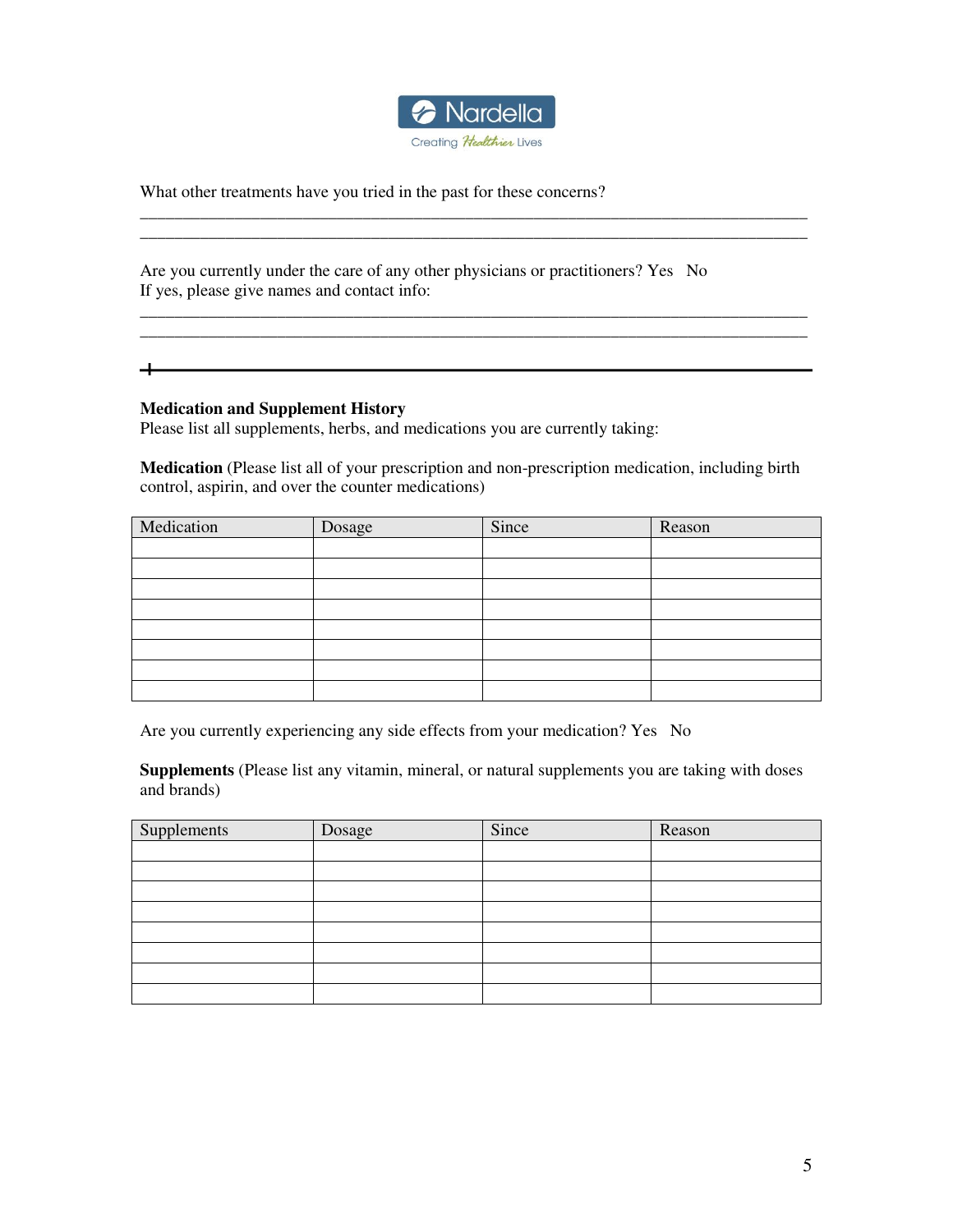

\_\_\_\_\_\_\_\_\_\_\_\_\_\_\_\_\_\_\_\_\_\_\_\_\_\_\_\_\_\_\_\_\_\_\_\_\_\_\_\_\_\_\_\_\_\_\_\_\_\_\_\_\_\_\_\_\_\_\_\_\_\_\_\_\_\_\_\_\_\_\_\_\_\_\_\_\_\_ \_\_\_\_\_\_\_\_\_\_\_\_\_\_\_\_\_\_\_\_\_\_\_\_\_\_\_\_\_\_\_\_\_\_\_\_\_\_\_\_\_\_\_\_\_\_\_\_\_\_\_\_\_\_\_\_\_\_\_\_\_\_\_\_\_\_\_\_\_\_\_\_\_\_\_\_\_\_

History of antibiotic use: (last two years) When: How long:  $\Box$ For what condition(s):

Did you experience any side effects? Yes No

#### ┿ **Health History**

Please indicate which of the following conditions you have had:

Abscesses Alcoholism/Substance abuse Allergies/Hay fever Amnesia Anemia Anxiety/Depression Asthma Autoimmune disease Bells' Palsy Cancer Chicken Pox Cold Sores **Concussion** Diabetes Eating Disorder Emphysema Epilepsy Eye disease Gall Stones

Goiter Gout Heart Disease **Hepatitis** High Blood Pressure Influenza Kidney Disease Leukemia Lyme disease Malaria Measles Miscarriage Mononucleosis Mumps Neurological disease **Obesity Osteoporosis** Parasites Peritonitis

Pneumonia **Prostatitis** Rheum. Fever Rubella Scarlet Fever Sexually Transmitted Infection (STI) **Sinusitis** Skin Disease Sleep apnea Strep Throat Stroke Thyroid disease Tonsillitis Tuberculosis Typhoid **Warts** Yellow Fever

Please indicate if you have or have had any of the following symptoms (C for currently experiencing and P for experienced in the past):

#### **GENERAL**

- \_\_ Allergies
- $R$  Chills
- \_\_ Convulsions
- \_\_ Dizziness
- \_\_ Fainting
- \_\_ Fatigue
- \_\_ Headache
- \_\_ Migraines
- \_\_ Loss of sleep
- \_\_ Weight loss
- \_\_ Weight gain

\_\_ Nervousness

- \_\_ Depression
- \_\_ Neuralgia
- \_\_ Sweats
- \_\_ Tremors
- \_\_ Weakness

#### **GASTROINTESTINAL**

- \_\_ Abdominal pain
- $\overline{\phantom{a}}$  Acid reflux
- \_\_ Belching
- \_\_ Bloating
- \_\_ Blood in mucous or stool
- \_\_ Change in taste or thirst
- \_\_ Colitis/IBD
- \_\_ Constipation
- \_\_ Diarrhea/loose stools
- \_\_ Difficult digestion
- \_\_ Excessive hunger
- \_\_ Gallbladder trouble
- \_\_ Heartburn
- \_\_ Hemorrhoids
- \_\_ Jaundice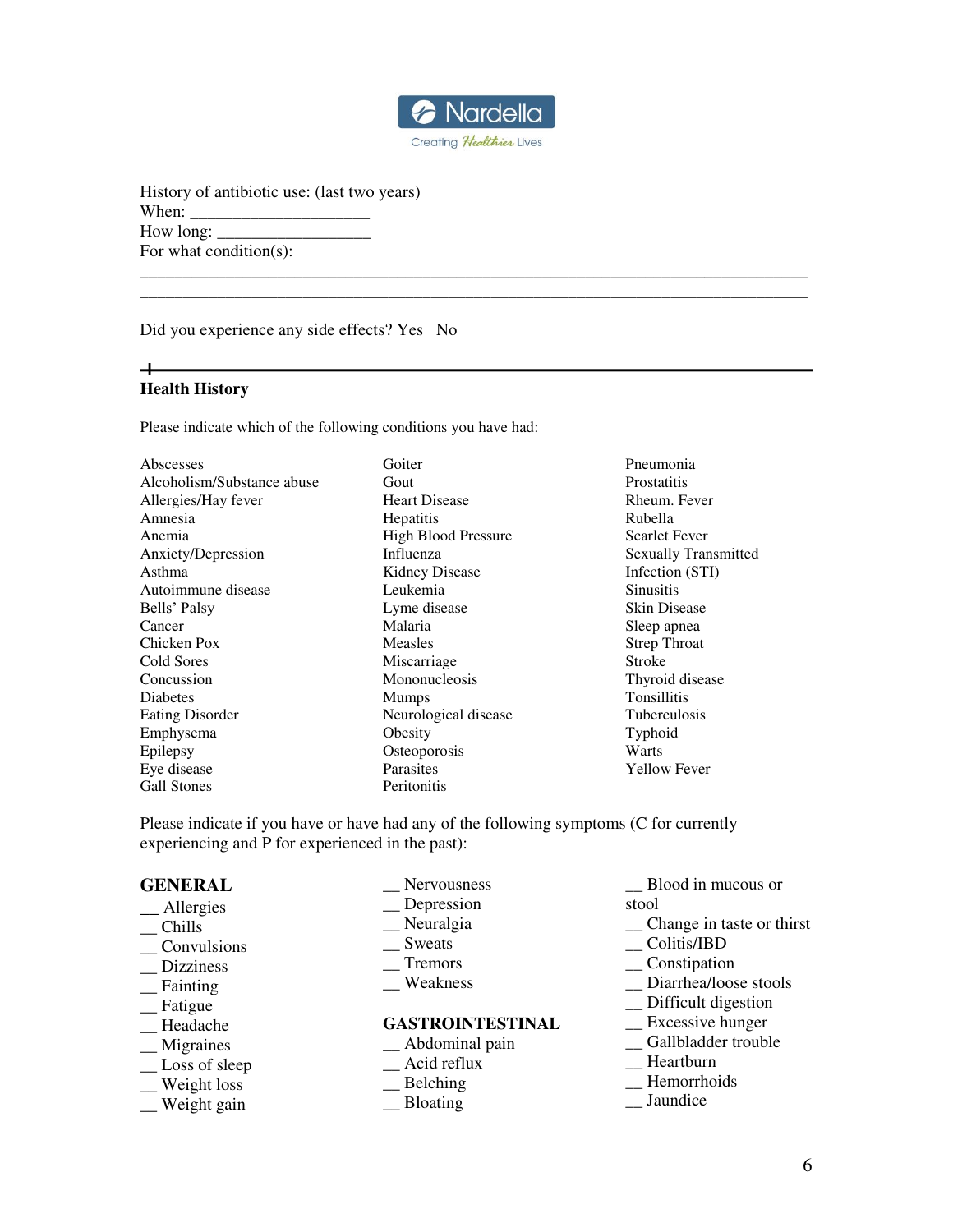# **a** Nardella

Creating Healthier Lives

- Liver trouble
- \_\_ Nausea
- \_\_ Poor appetite
- \_\_ Rectal itching
- \_\_ Trouble swallowing
- \_\_ Ulcers
- \_\_ Vomiting
- $\equiv$  Vomiting of blood

How often do you have a bowel movement?

\_\_\_\_\_\_\_\_\_\_\_\_\_\_\_\_\_ Have you had a colonoscopy? Yes/No If yes, when?  $\_\_$ 

## **CARDIOVASCULAR**

- \_\_ Arteriosclerosis or Atherosclerosis
- \_\_ Chest pain
- $\overline{\phantom{a}}$  Clots
- \_\_ Deep leg pain
- \_\_ High blood pressure
- \_\_ High cholesterol
- \_\_ Low blood pressure
- \_\_ Murmur
- \_\_ Pitting edema
- \_\_ Poor circulation
- Rapid heart
- beat/palpitations
- \_\_ Swelling of ankles
- \_\_ Varicose veins

### **RESPIRATORY**

- \_\_ Chronic cough
- \_\_ Difficult breathing
- \_\_ Pain with breathing
- \_\_ Shortness of breath
- while laying down
- \_\_ Shortness of breath
- with activity
- \_\_ Slow breathing
- \_\_ Spitting up blood
- \_\_ Spitting up phlegm
- \_\_ Wheezing

## **MUSCOSKELETAL**

- \_\_ Bursitis
- Difficulty chewing/jaw
- clicking
- \_\_ Hernia
- \_\_ Joint pain
- \_\_ Joint stiffness
- \_\_ Joint swelling/redness
- \_ Low back pain
- \_\_ Muscle spasms/cramps
- \_\_ Neck pain/stiffness
- \_\_ Numbness/tingling
- \_\_ Osteoarthritis
- \_\_ Rheumatoid arthritis
- \_\_ Shoulder pain
- \_\_ Tendonitis

## **NEUROLOGICAL**

- Bells' palsy
- \_\_ Carpal tunnel syndrome
- \_\_ Paralysis
- \_\_ Peripheral neuropathy
- \_\_ Sciatica
- \_\_ Tremors

## **EYES, EARS, NOSE, THROAT**

- \_\_ Bad breath
- \_\_ Blurry vision
- \_\_ Deafness
- \_\_ Dental decay
- \_\_ Detached retina
- Double vision
- \_\_ Ear discharge
- \_\_ Earache
- \_\_ Enlarged
- glands/Swollen lymph
- \_\_ Enlarged thyroid
- \_\_ Eye pain
- \_\_ Eye strain
- \_\_ Far-sightedness
- \_\_ Floaters
- \_\_ Gingivitis
- \_\_ Glaucoma
- \_\_ Gum trouble
- \_\_ Hay fever
- \_\_ Hoarseness
- \_\_ Increased ocular
- pressure
- \_ Loss of central vision
- \_\_ Loss of peripheral
- vision
	- \_\_ Loss of taste or smell
	- \_\_ Macular edema
- \_\_ Mercury fillings
- \_\_ Mouth sores
- \_\_ Nasal obstruction
- \_\_ Near-sightedness
- \_\_ Nosebleeds
- \_\_ Root canals
- \_\_ Sensitivity to light
- \_\_ Sensitivity to noise

7

\_\_ Sinus infection

\_\_ Bruise easily \_\_ Cellulite

\_\_ Hair loss \_\_ Hives/Allergies

\_\_ Itching

\_\_ Dryness/Eczema

\_\_ Moles removed \_\_ Psoriasis \_\_ Rash \_\_ Rosacea \_\_ Vitiligo

**GENITO-URINARY** 

\_\_ Erectile dysfunction

\_\_ Bed-wetting \_\_ Blood in urine \_\_ Frequent urination \_\_ Painful urination

\_\_ Low libido \_\_ Penile discharge \_\_ Prostatitis

**MEN** 

\_\_ Sore throat \_\_ Tearing or dryness

\_\_ Tinnitus \_\_ Tonsillitis \_\_ Tooth pain

**SKIN**  \_\_ Acne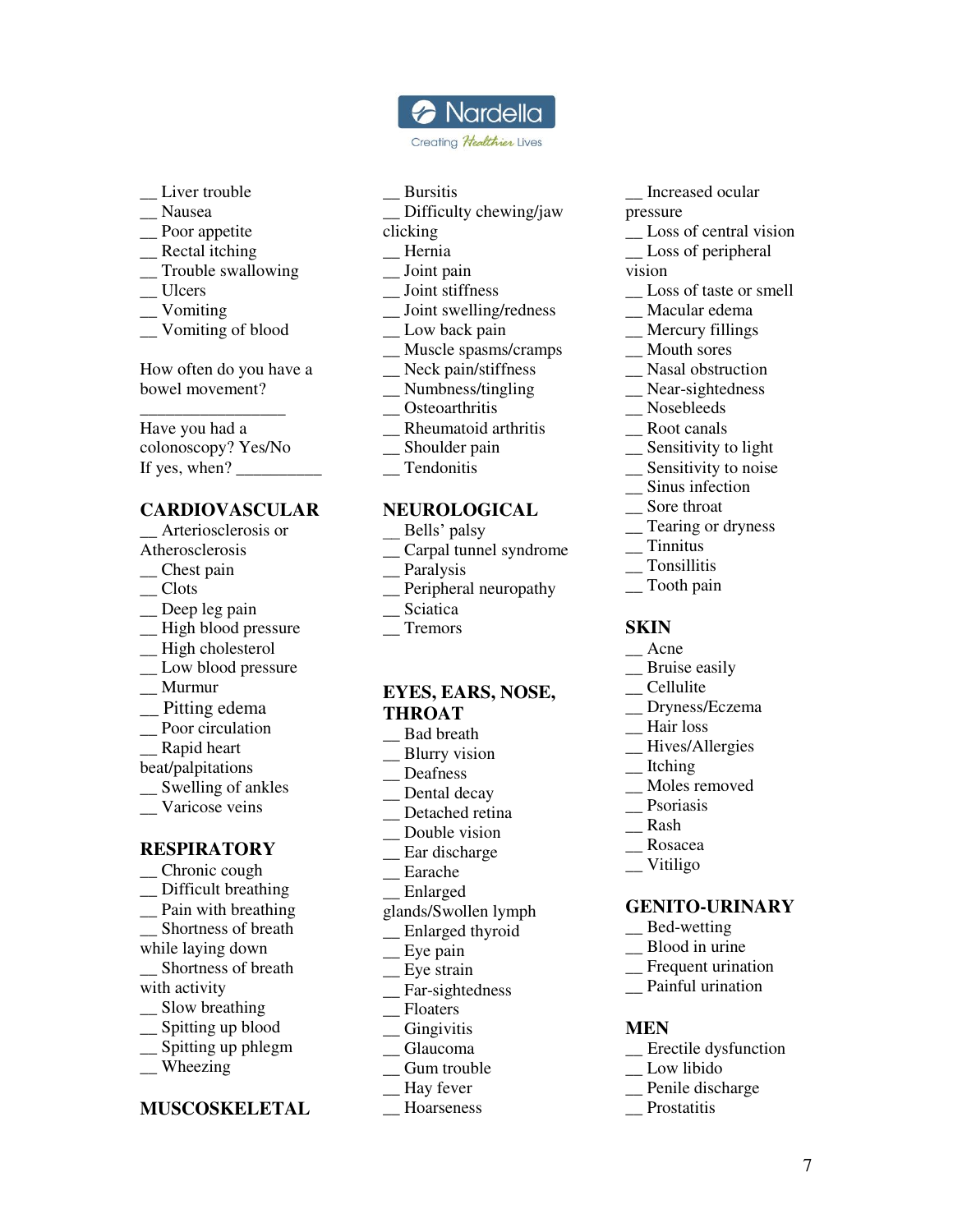

|                               | _ Fertility issues     | Are you pregnant? $\_\_$ |
|-------------------------------|------------------------|--------------------------|
| Have you had a rectal         | Low libido             | Number of pregnancies:   |
| exam? Yes/No                  | _ Lumps in breast      |                          |
| If yes, when? $\qquad \qquad$ | _Menopausal symptoms   | Have you had a recent    |
|                               | Painful menstruation   | pap?                     |
| <b>WOMEN</b>                  | Tender/swollen breasts | Have you had a recent    |
| $\equiv$ Excessive menstrual  | _Vaginal discharge     | mammogram? __            |
| flow                          |                        |                          |

Please indicate if you've had any hospitalizations, surgeries, or serious injuries:

Hospitalizations/Surgeries:

| Operation | When | Complications? |
|-----------|------|----------------|
|           |      |                |
|           |      |                |
|           |      |                |

Injuries:

| Injury | When | Long-Term Effects? |
|--------|------|--------------------|
|        |      |                    |
|        |      |                    |
|        |      |                    |
|        |      |                    |

## **Diet and Lifestyle**

How much of the following substances do you use on a daily basis? (Heavy, moderate light, or none)

| Alcohol:            | Caffeine:  |                       |  |
|---------------------|------------|-----------------------|--|
| Recreational Drugs: | Laxatives: | Carbonated beverages: |  |

Are you seeking guidance in nutrition and daily lifestyle?  $\Box$  Yes  $\Box$  No

Do you use any tobacco products? \_\_\_\_\_ Type and quantity per day: \_\_\_\_\_\_\_\_\_\_\_\_\_\_

\_\_\_\_\_\_\_\_\_\_\_\_\_\_\_\_\_\_\_\_\_\_\_\_\_\_\_\_\_\_\_\_\_\_\_\_\_\_\_\_\_\_\_\_\_\_\_\_\_\_\_\_\_\_\_\_\_\_\_\_\_\_\_\_\_\_\_\_\_\_\_\_\_\_\_\_\_\_

\_\_\_\_\_\_\_\_\_\_\_\_\_\_\_\_\_\_\_\_\_\_\_\_\_\_\_\_\_\_\_\_\_\_\_\_\_\_\_\_\_\_\_\_\_\_\_\_\_\_\_\_\_\_\_\_\_\_\_\_\_\_\_\_\_\_\_\_\_\_\_\_\_\_\_\_\_\_ \_\_\_\_\_\_\_\_\_\_\_\_\_\_\_\_\_\_\_\_\_\_\_\_\_\_\_\_\_\_\_\_\_\_\_\_\_\_\_\_\_\_\_\_\_\_\_\_\_\_\_\_\_\_\_\_\_\_\_\_\_\_\_\_\_\_\_\_\_\_\_\_\_\_\_\_\_\_ \_\_\_\_\_\_\_\_\_\_\_\_\_\_\_\_\_\_\_\_\_\_\_\_\_\_\_\_\_\_\_\_\_\_\_\_\_\_\_\_\_\_\_\_\_\_\_\_\_\_\_\_\_\_\_\_\_\_\_\_\_\_\_\_\_\_\_\_\_\_\_\_\_\_\_\_\_\_

Have you had a recent chest x-ray? \_\_\_\_\_\_ If yes, when? \_\_\_\_\_\_\_\_\_\_\_\_\_\_\_\_\_\_\_\_\_\_\_\_

Have you had any exposure to toxic chemicals? \_\_\_\_\_\_\_ If yes, which ones:

Are there any foods or food groups that you avoid? Yes No If yes, which ones and why?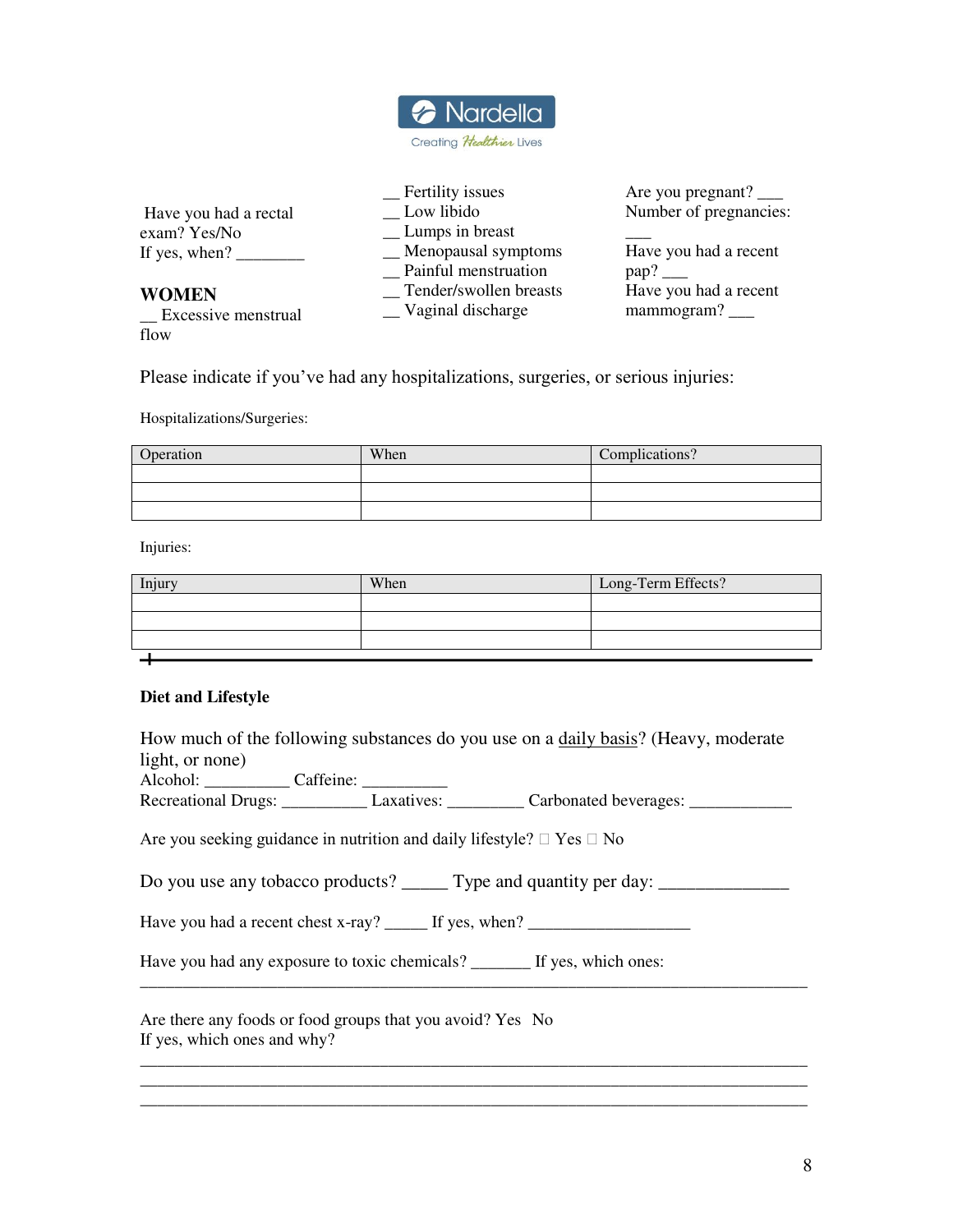

| How often do you engage in physical activity?                          |                                                                      |
|------------------------------------------------------------------------|----------------------------------------------------------------------|
|                                                                        | Daily 2-3 times/week _____ Once/week _____ Less than once/week _____ |
|                                                                        |                                                                      |
| On average, how many hours of sleep do you get per night?              |                                                                      |
| How many glasses of water do you drink per day?                        |                                                                      |
| Have you traveled to a foreign country in the last five years? Yes No  |                                                                      |
|                                                                        | Please list any illnesses you had while abroad:                      |
| Have you had any recent vaccinations? Yes No                           |                                                                      |
| If yes, which ones: $\frac{1}{\sqrt{1-\frac{1}{2}} \cdot \frac{1}{2}}$ |                                                                      |
|                                                                        |                                                                      |
|                                                                        |                                                                      |

## **Family Health History**

Please indicate any relevant health conditions of your blood relatives only.

| Relation | Past and Present Health | Age at time of death (if |
|----------|-------------------------|--------------------------|
|          | Problems                | applicable)              |
|          |                         |                          |
|          |                         |                          |
|          |                         |                          |
|          |                         |                          |
|          |                         |                          |
|          |                         |                          |
|          |                         |                          |